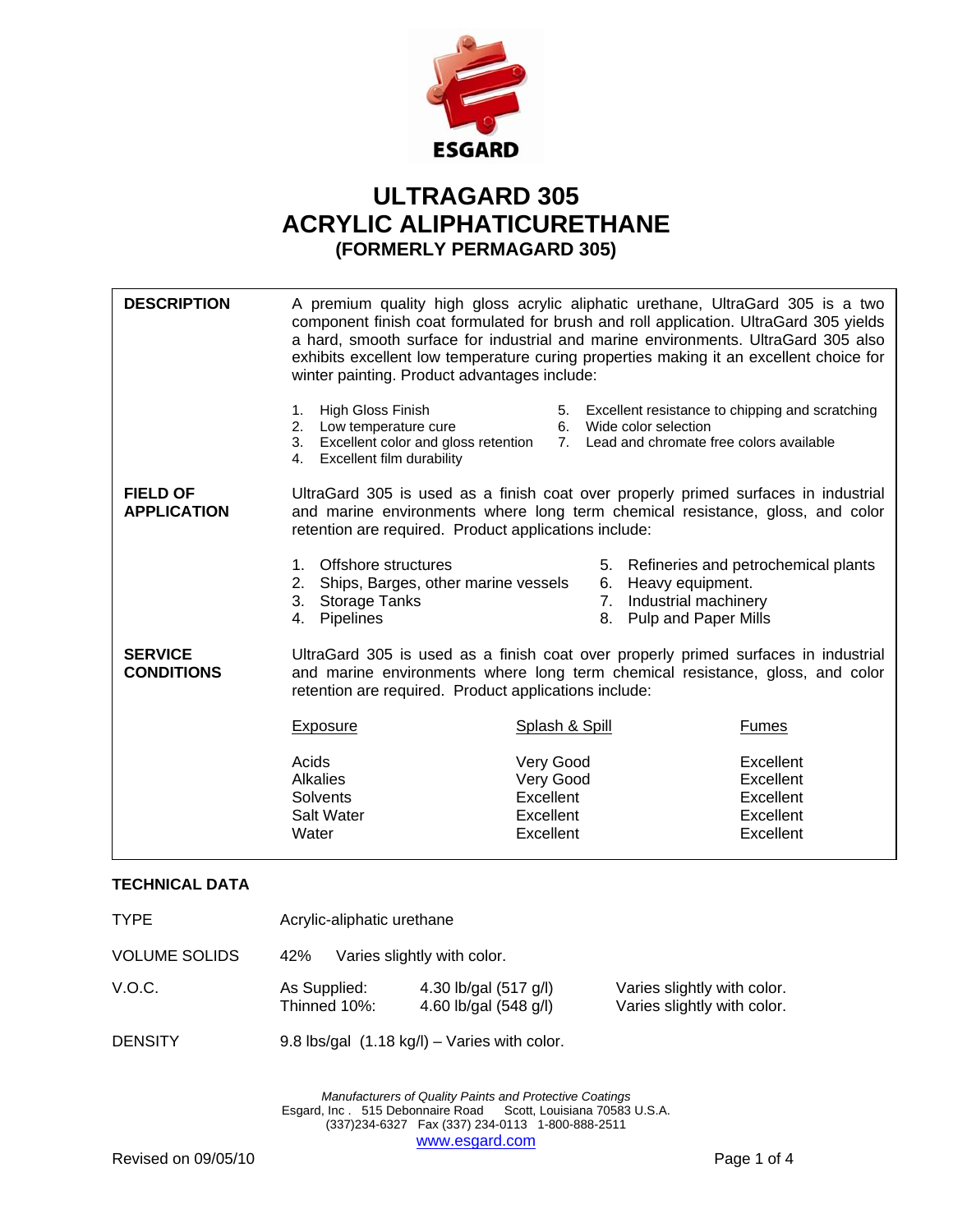

COVERAGE 673 sq ft/gal at 1 mil dry (2.4 mils wet) **(**Theoretical**)** 16.5 sq m/l at 25 microns dry (60 microns wet)

> 336 sq ft/gal at 2 mils dry (4.8 mils wet) 8.3 sq m/l at 50 microns dry (120 microns wet)

NOTE: When figuring practical coverage, allow for application losses, surface irregularities, any solvent addition, etc.

THICKNESS PER COAT

RECOMMENDED 1.5 - 2.0 mils (38 - 50 microns) Lighter colors may require more dry film thickness DRY FILM or two coats to achieve optimum hide

| DRY TIME (HOURS)<br>@ 2 MILS DFT<br>65% R.H |                                    | Set To<br>Touch | 10<br>Handle | Recoat<br>W / 305 | Final<br><u>Cure</u> |
|---------------------------------------------|------------------------------------|-----------------|--------------|-------------------|----------------------|
|                                             | $40^{\circ}$ F<br>(5 $^{\circ}$ C) | 3               | 12           | 10                | 12 Days              |
|                                             | $50^{\circ}$ F<br>$(10^{\circ}C)$  | 2               | 9            |                   | Days<br>9            |
|                                             | $60^{\circ}$ F<br>$(16^{\circ}C)$  |                 | 6            | 5                 | Days                 |
|                                             | $80^{\circ}$ F<br>$(27^{\circ}C)$  | 1/2             | 3            | 3                 | Days<br>4            |
|                                             | $100^{\circ}$ F (38°C)             | 1/4             | 2            |                   | Days<br>2            |

**SURFACE** Thoroughly clean any oil or grease contaminated areas with Esgard Surface **PREPARATION** Conditioner or a detergent wash followed by a fresh water rinse and allow drying in accordance with SSPC-SP1-82.

- **SUBSTRATES** Apply over clean, dry properly primed or prepared ferrous and galvanized metal, aluminum, and masonry surfaces. For application over aged painted surfaces, dull all glossy areas by sanding or other methods. A test patch is always recommended to test compatibility and adhesion over aged painted surfaces.
- **APPLICATION** Mix Power mix components separately, then mix 4:1 by volume A:B. Mix all of Part A with all of Part B. Since this product is sensitive to moisture, do not use partial kits. Allow to stand for 15 minutes to thoroughly mix and ingest.

Thin - Thin only as needed up to 10% (typically 5%) by volume to obtain proper consistency. For all spraying, brushing, and rolling use the following:

| Above $80^{\circ}$ F (27 $^{\circ}$ C) | Esgard Thinner 106 |
|----------------------------------------|--------------------|
| Below $80^{\circ}$ F (27 $^{\circ}$ C) | Esgard Thinner 103 |

NOTE: The use of non-specified thinners may affect application characteristics and product performance.

Spray - Use suitable conventional or airless spray equipment. Flush equipment with Thinner 103 or 106 before use. The following has been found adequate:

Conventional - Pressure pot should have an oil/water trap, double regulators, and minimum 3/8" I.D. fluid and air hose. Gun should be a

*Manufacturers of Quality Paints and Protective Coatings*  Esgard, Inc . 515 Debonnaire Road Scott, Louisiana 70583 U.S.A. (337)234-6327 Fax (337) 234-0113 1-800-888-2511 www.esgard.com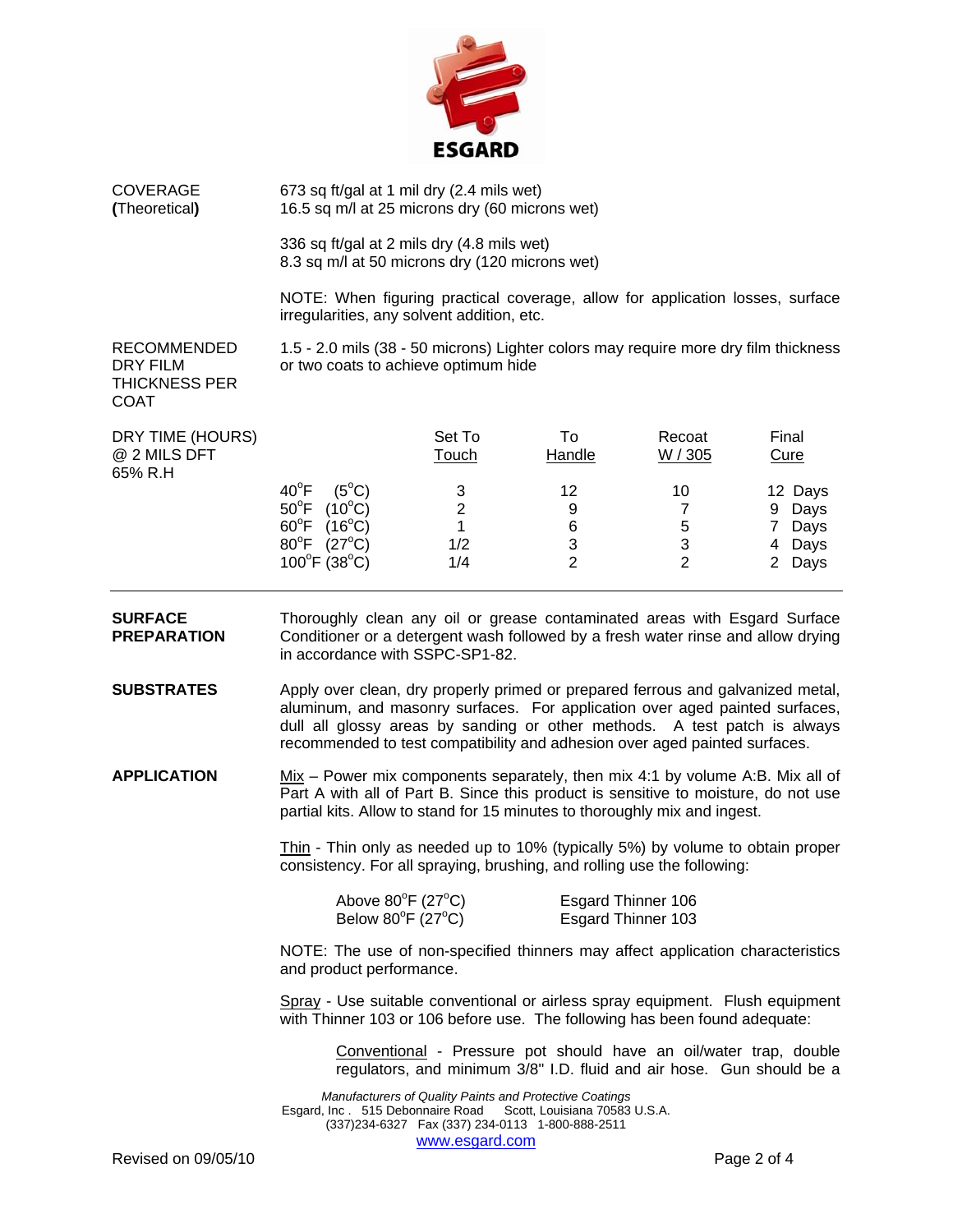

DeVilbiss with an E tip and # 78 air cap, or Binks with a # 66 set up.

Airless - Use Graco Bulldog 30:1 or equal with Teflon packing with minimum 3/8" I.D. fluid hose. Gun should have a fluid tip size .013 - .017. Fluid tip pressure should be 1300 - 2600 psi.

Brush – Apply UltraGard 305 with a quality paint brush.

Roll - Apply UltraGard 305 with a quality short nap roller with woven pile and phenolic core. A solvent resistant foam roller provides an excellent finish.

Note: Two coats may be necessary to obtain proper film thickness because brushing and rolling tend to push material thinner than required.

| <b>POT LIFE</b> | <b>TEMPERATURE</b>                | <b>HOURS</b> |  |
|-----------------|-----------------------------------|--------------|--|
|                 | $80^{\circ}$ F (27 $^{\circ}$ C)  | 6            |  |
|                 | $90^{\circ}F$ (32°C)              | 3            |  |
|                 | $100^{\circ}$ F (38 $^{\circ}$ C) | ົ            |  |

 Pot life ends when viscosity changes and spraying and film build characteristics are impaired.

**CLEAN UP** Esgard Thinner 103 or 106. For personal cleanup, use soap and water.

| <b>APPLICATION /</b> | Temperature and Humidity: |                                   |                                   |
|----------------------|---------------------------|-----------------------------------|-----------------------------------|
| <b>SERVICE</b>       |                           | <b>MIN</b>                        | MAX                               |
| <b>LIMITATIONS</b>   | Application (Ambient)     | 45 $^{\circ}$ F ( 7 $^{\circ}$ C) | $110^{\circ}$ F (43°C)            |
| (TYPICAL)            | Application (Material)    | $50^{\circ}$ F (10 $^{\circ}$ C)  | $110^{\circ}$ F (43 $^{\circ}$ C) |
|                      | Surface                   | 45 $^{\circ}$ F (7 $^{\circ}$ C)  | $145^{\circ}F(63^{\circ}C)$       |
|                      | Humidity                  | $0\%$                             | 90%                               |
|                      | Service                   |                                   |                                   |
|                      | Non-Immersion Dry         |                                   |                                   |
|                      | Continuous                |                                   | $200^{\circ}$ F (93 $^{\circ}$ C) |
|                      | Intermittent              |                                   | 250°F (121°C)                     |
|                      | Storage                   | $45^{\circ}$ F (7 $^{\circ}$ C)   | $100^{\circ}$ F (38 $^{\circ}$ C) |

**DO NOT APPLY** when the surface temperature is less than  $5^{\circ}F$  ( $3^{\circ}C$ ) above the dew point. In addition, ambient conditions must remain above the dew point for a minimum of 3 hours following the application of UltraGard 305 Acrylic Aliphatic Urethane to prevent water spots or loss of gloss.

## **ORDERING INFORMATION**

CONTACT # 1-800-888-2511

*Manufacturers of Quality Paints and Protective Coatings*  Esgard, Inc . 515 Debonnaire Road Scott, Louisiana 70583 U.S.A. (337)234-6327 Fax (337) 234-0113 1-800-888-2511 www.esgard.com